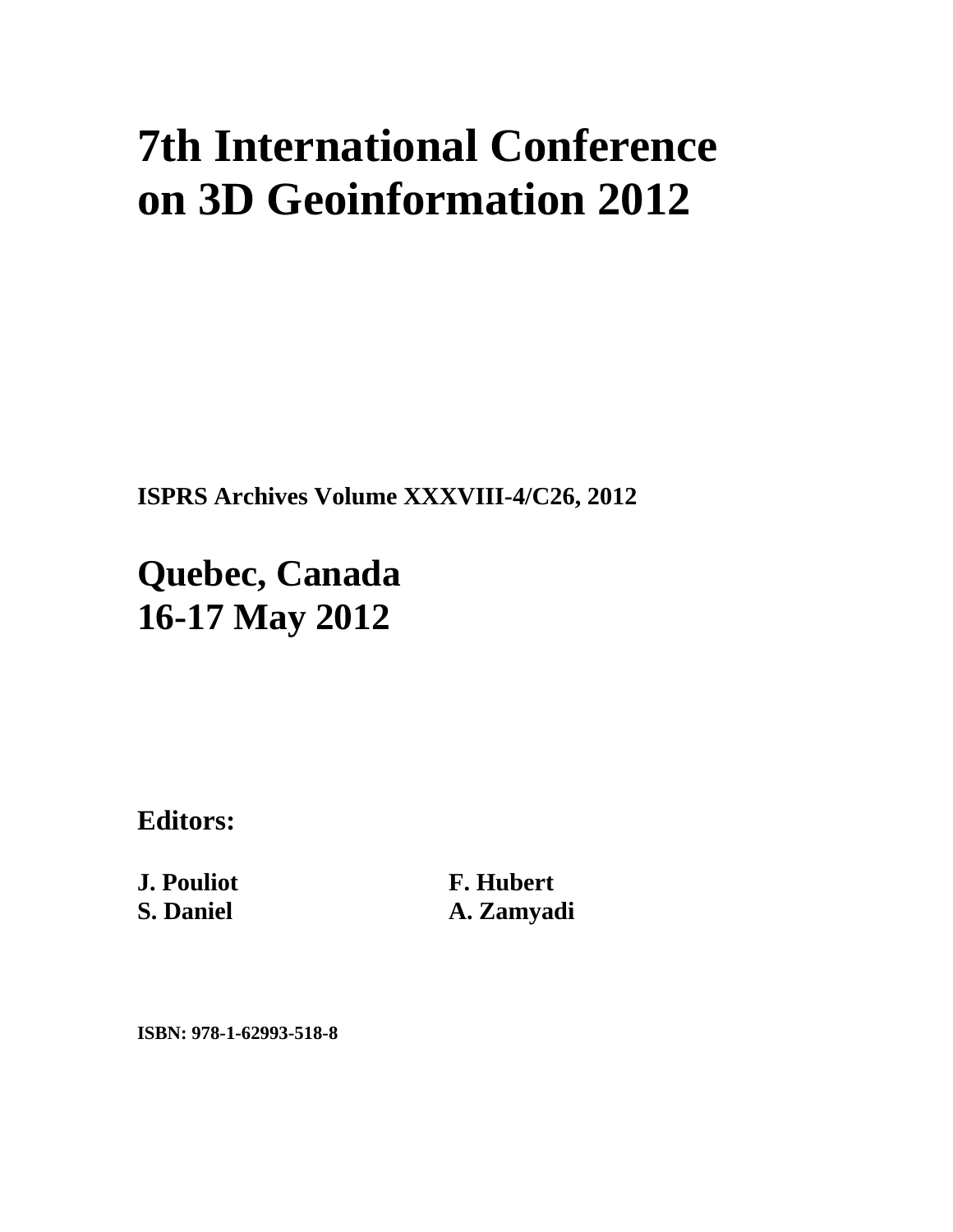**Printed from e-media with permission by:** 

Curran Associates, Inc. 57 Morehouse Lane Red Hook, NY 12571



**Some format issues inherent in the e-media version may also appear in this print version.** 

Copyright© (2012) by the International Society for Photogrammetry and Remote Sensing (ISPRS) All rights reserved.

Printed by Curran Associates, Inc. (2014)

For permission requests, please contact the International Society for Photogrammetry and Remote Sensing (ISPRS) at the address below.

International Society for Photogrammetry and Remote Sensing (ISPRS) Attn: Chen Jun National Geomatics Centre of China 28 Lianhuachixi Road Haidian Beijing 100830 China

Phone: 86 10 63 88 1102 Fax: 86 10 68 42 4101

chenjun@nsdi.gov.cn

## **Additional copies of this publication are available from:**

Curran Associates, Inc. 57 Morehouse Lane Red Hook, NY 12571 USA Phone: 845-758-0400 Fax: 845-758-2634 Email: curran@proceedings.com Web: www.proceedings.com